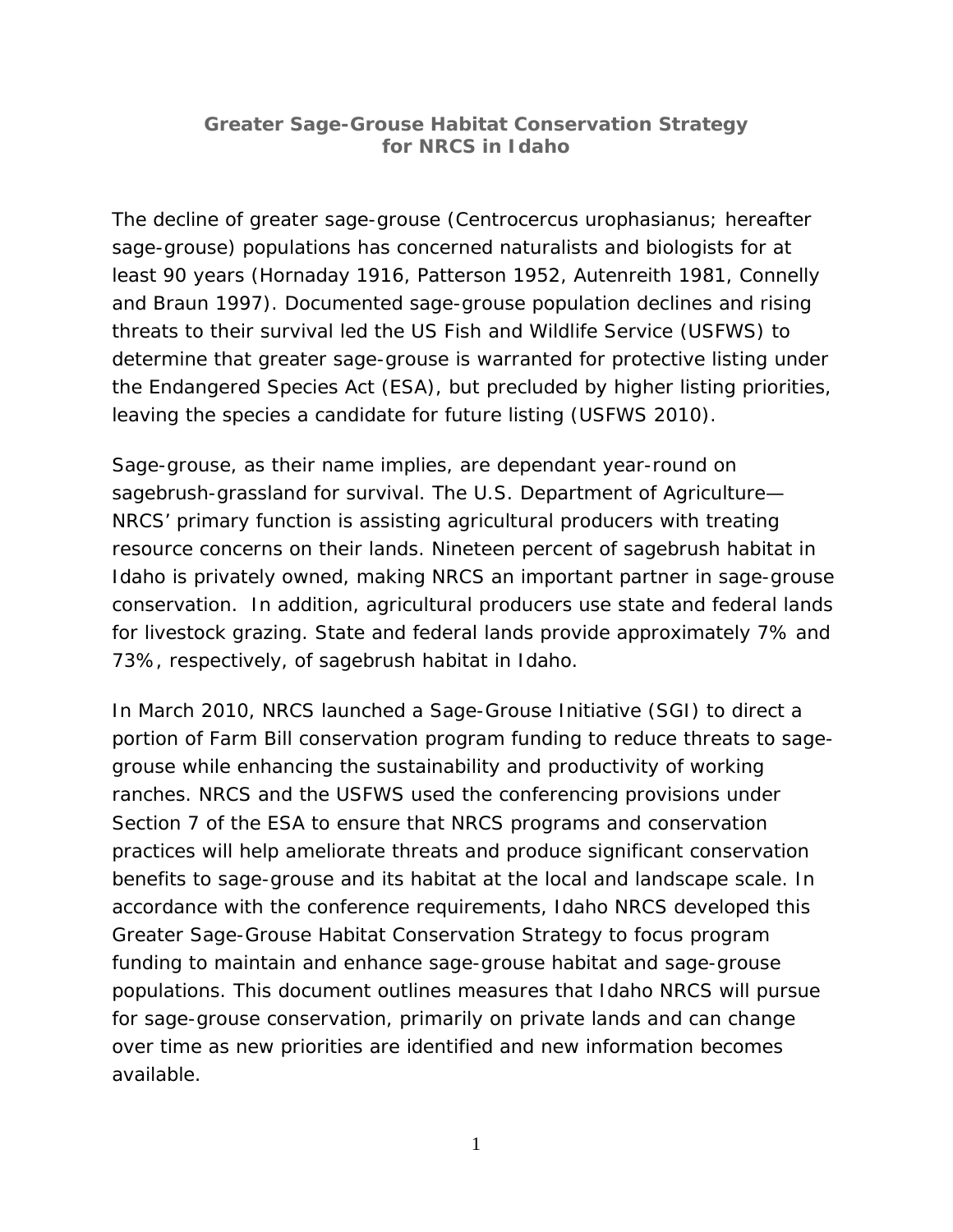Other sagebrush obligate wildlife species experiencing population declines include the Brewer's sparrow, sage sparrow, sage thrasher, pygmy rabbit, and sagebrush vole. Many of these species share the same threats as sagegrouse, and implementation of this strategy will directly benefit them as well.

The *Conservation Plan for the Greater Sage-grouse in Idaho* (Idaho Sagegrouse Advisory Committee 2006) was completed in 2006 by representatives of federal and state agencies, Tribes, and members of sage-grouse Local Working Groups (LWGs). NRCS entered into an interagency Memorandum of Understanding to support and help implement the intent and actions contained in the Plan. The details of this *s*trategy are based on the threats and conservation measures contained in the Plan and may change when the Plan is updated.

Idaho NRCS is fully committed to large-scale implementation of this *s*trategy*.* Applicable Farm Bill conservation programs to implement the conservation measures listed below include the Grassland Reserve Program (GRP), Environmental Quality Incentives Program (EQIP), Farm and Ranch Lands Protection Program (FRPP), Wetlands Reserve Program (WRP), Wildlife Habitat Incentives Program (WHIP), Conservation Stewardship Program (CSP), Conservation Cooperative Partnership Initiative (CCPI), and Conservation Technical Assistance Program (CTA), including the assistance provided to the Farm Service Agency's Conservation Reserve Program (CRP).), Continuous Conservation Reserve Program (CCRP), and State Acres For wildlife Enhancement (SAFE).

Idaho NRCS is further committed to supporting the State's Candidate Conservation Agreements with Assurances (CCAAs) with the implementation of this strategy. CCAAs are being developed in areas having a high percentage of sage-grouse habitat on private lands.

Partner agencies and organizations also have funds available for sage-grouse conservation. NRCS is working with these partners to identify ways to leverage SGI program dollars with other funding sources.

The strategy involves four steps: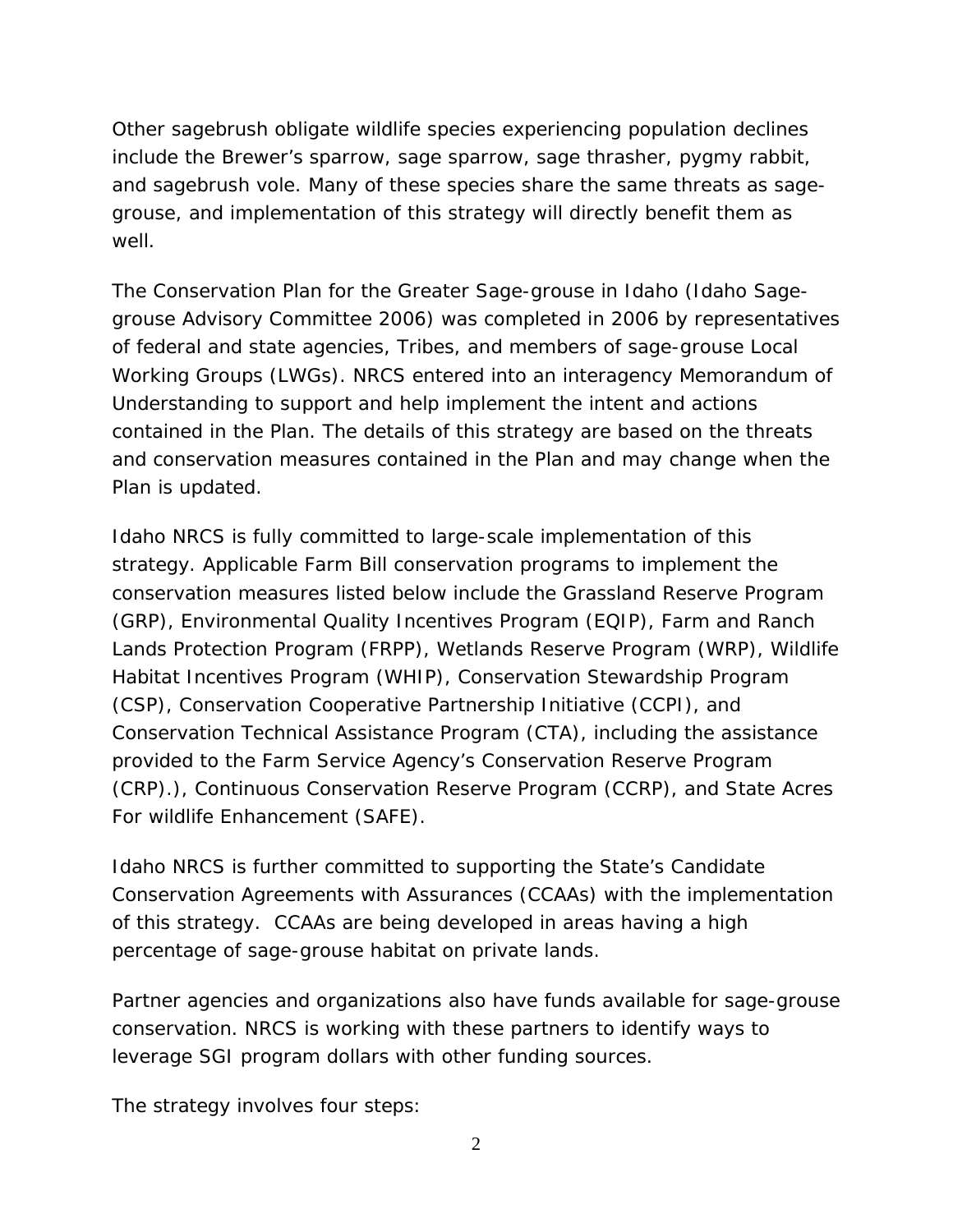- Identifying priority areas where the largest benefit for sage-grouse conservation can be attained;
- Providing sage-grouse conservation outreach and education to stakeholders, including private landowners, Conservation Districts, Sage-Grouse Local Working Groups, and NRCS employees;
- Reducing threats to sage-grouse by improving the health and overall habitat values associated with sagebrush communities through management and structural improvements and/or modifications and by providing long-term protection of agricultural lands important to sage-grouse;
- Incorporating NRCS' SGI three-tiered monitoring plan to assess the effectiveness of the strategy on sage-grouse populations.

**Identifying Priority Areas.** There are currently about 12.3 million acres of sage-grouse habitat in Idaho. However, sage-grouse are not uniformly distributed throughout this habitat. To focus conservation efforts, NRCS will initially use the GIS-based tool developed by Doherty, et al. (2010) for the Bureau of Land Management. The tool uses lek-count data obtained from state wildlife agencies to delineate high abundance population centers that contain 25, 50, 75, and 100% of the known breeding population for use in conservation planning. Findings show sage-grouse breeding abundance is highly clumped at the state-wide analysis scale. In Idaho, breeding density areas contain 25% of the known population within 17% of the species range, and 75% of birds are within 49% of the species range.

In addition to breeding density maps, NRCS will use other spatial information developed by conservation partners to identify areas where the largest benefit for sage-grouse conservation can be attained. This may include maps of seasonal habitats, vegetation/fragmentation patterns, and locations of threats to sage-grouse. NRCS is working closely with the Bureau of Land Management (BLM), USFWS, IDFG and others to refine existing map products and collectively identify priority conservation areas for sage-grouse in Idaho.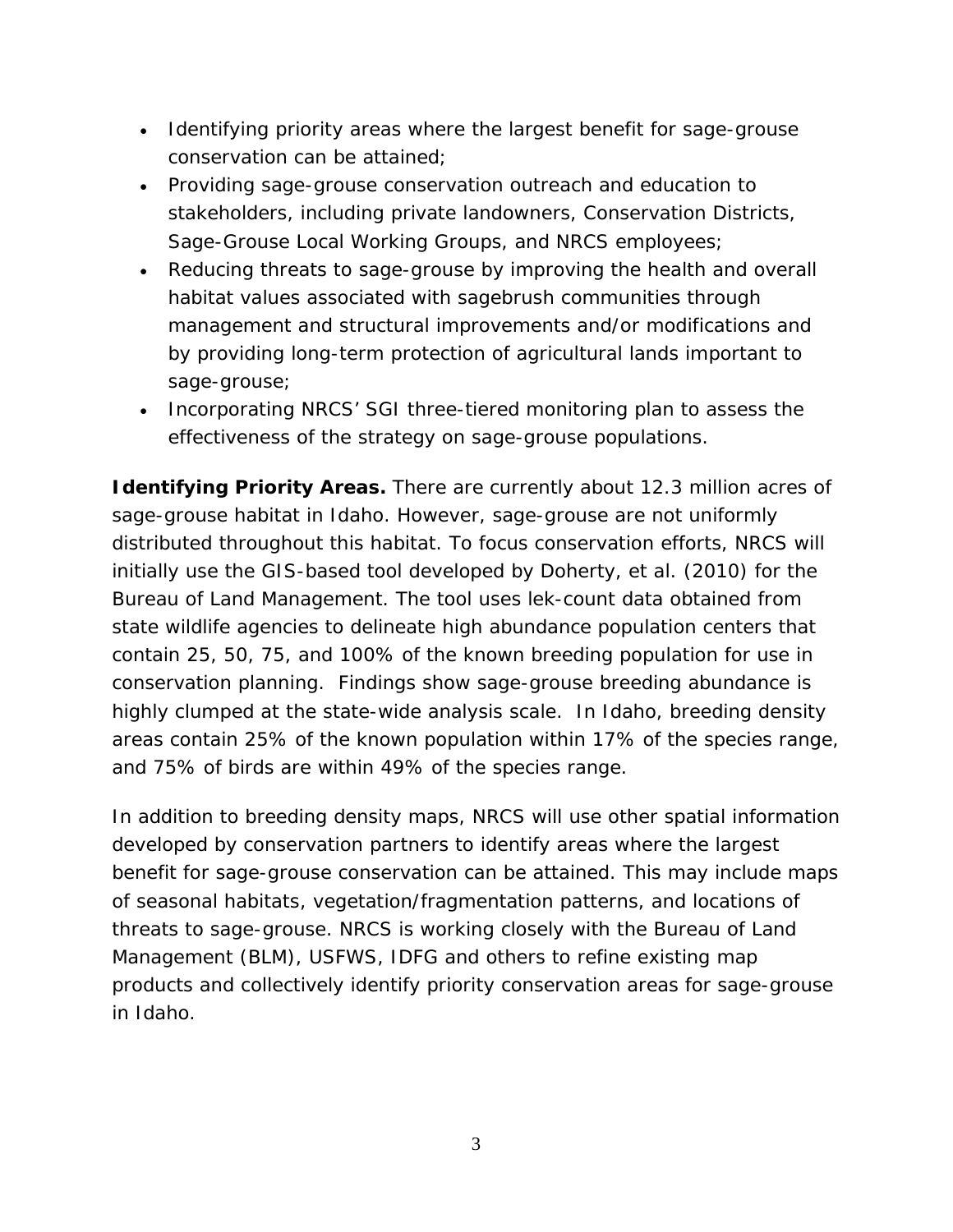

Until more specific priority areas are identified, NRCS conservation actions for sage-grouse will be prioritized by breeding density area, with the 25% Breeding Densities receiving highest priority for program funding, the 50% Breeding Densities receiving second highest priority, and so forth.

CCAAs are additional priority areas and program applications in CCAA areas will receive priority consideration for funding, regardless of breeding density locations.

**Outreach and Education.** In May 2010, NRCS Idaho participated in a range-wide training on sage-grouse and the SGI. Approximately 60 NRCS field office staff located in sage-grouse range were trained on sage-grouse biology and habitat needs, sagebrush habitat management, threats to sagegrouse in Idaho, and regulatory considerations. Training on the requirements of the NRCS-FWS Conference Report (Appendix 1) was provided to all District Conservationists in November 2010. On-going training will be provided by state and area office staff as needed.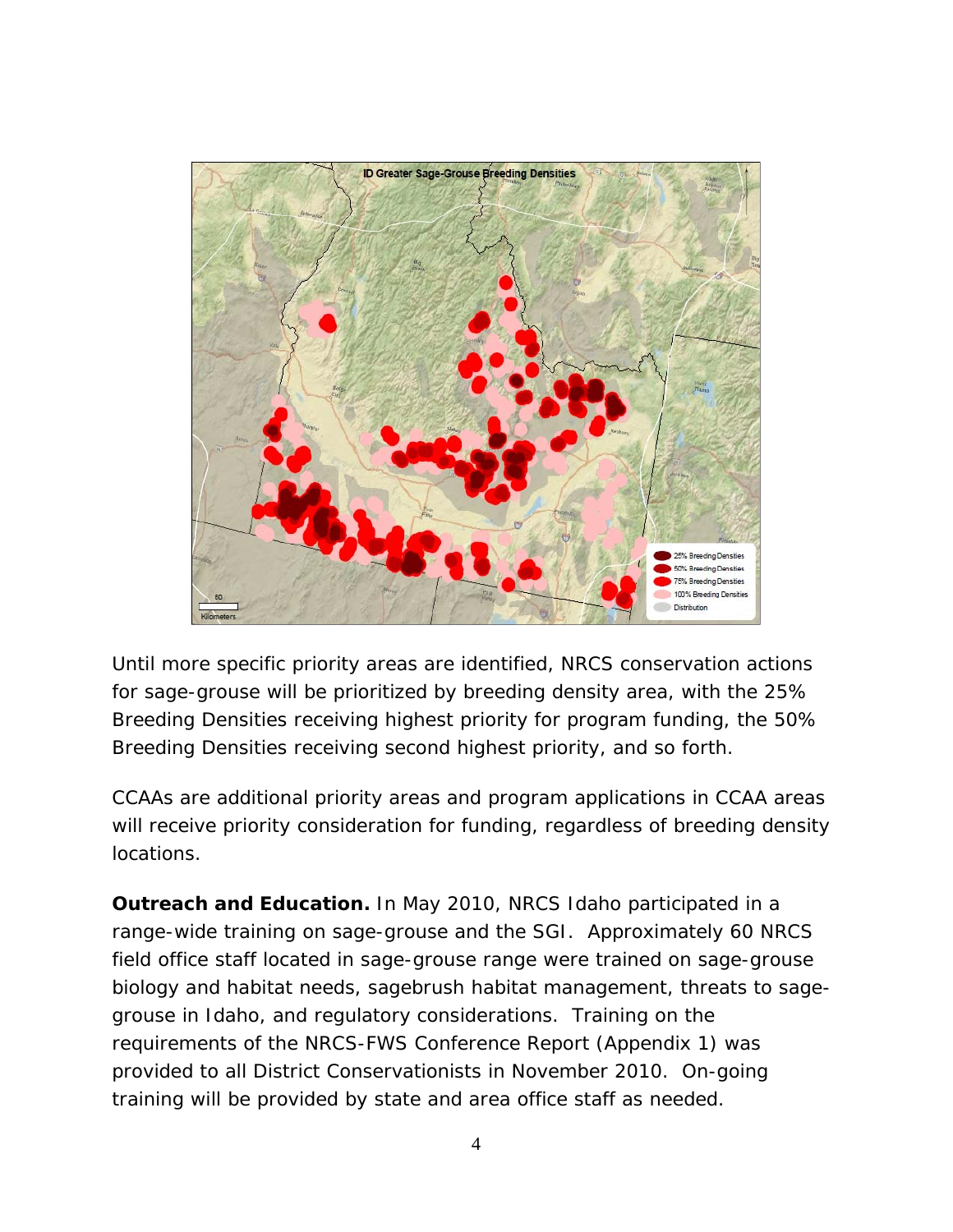NRCS holds an advisory position on the state Sage-grouse Advisory Committee and staff also participate in the development and implementation of CCAAs, in Sage-grouse Local Working Groups (LWGs) and at Conservation District meetings.

NRCS' Public Affairs Specialist developed Fact Sheets and news releases for the SGI in 2010, and these will be updated as needed in future years. NRCS also distributes outreach and education materials developed by partners through our field offices to the landowners they serve.

NRCS will also look for opportunities to participate in sage-grouse events such as Dubois Grouse Days.



**Reduction of Threats to Sage-grouse.** Nineteen threats identified by the Idaho sage-grouse science panel are listed and ranked in the Idaho Sagegrouse Conservation Plan (Table 1). The Plan also recommends conservation measures designed to eliminate, reduce, or mitigate each threat. Although NRCS cannot address all of these threats, implementation of this strategy will reduce many of them.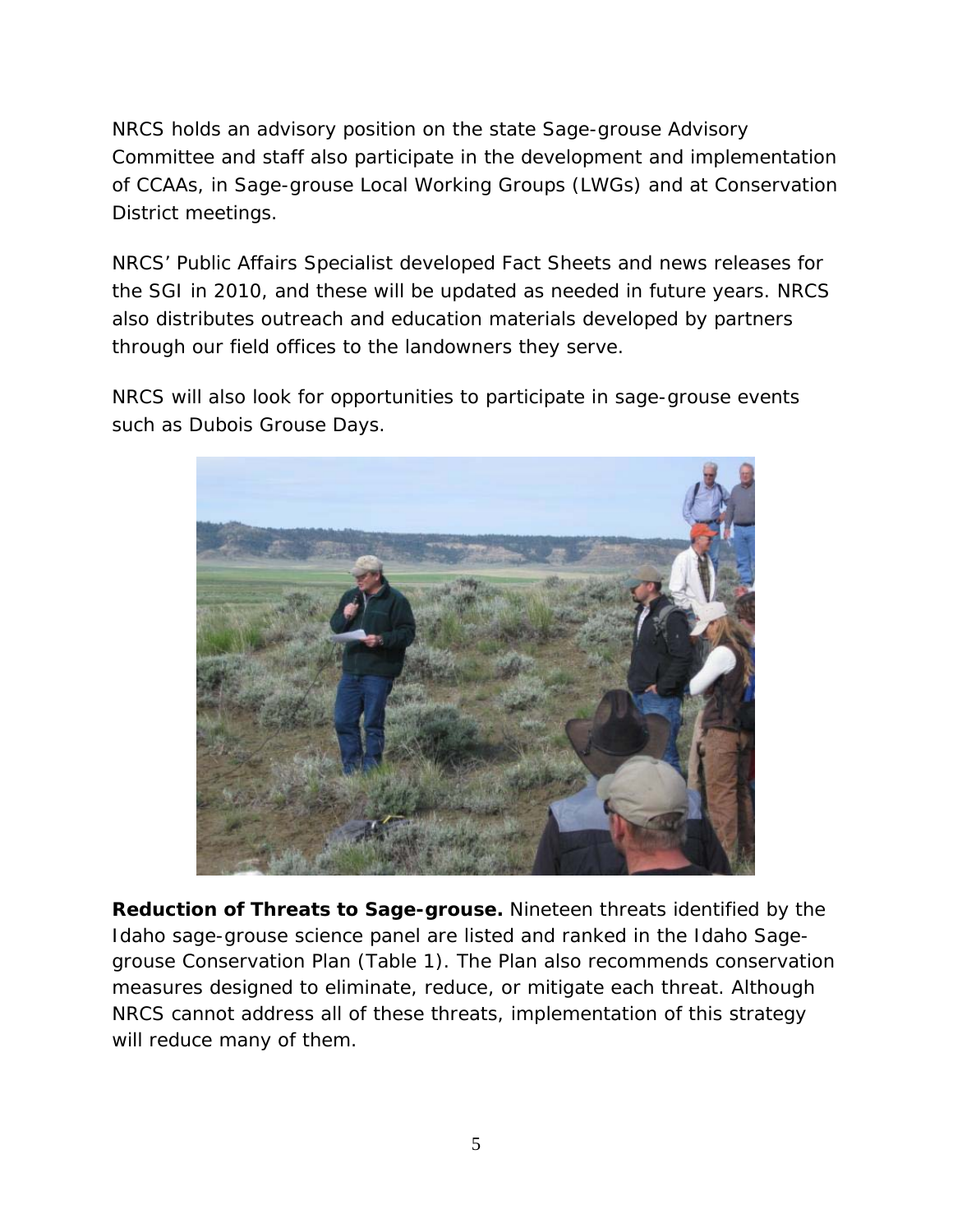Threats to sage-grouse are not consistently distributed across the state. For example, wildfire is considered a major threat in the Big Desert, Jarbridge, Shoshone Basin and West Central Planning Areas; conifer encroachment in the Owyhee Planning Area; and livestock impacts in the Curlew, Shoshone Basin, and West Central Planning Areas. Therefore, Idaho NRCS will also consider LWGs priorities in planning and funding conservation actions for sage-grouse.

| Table 1. – Relative Ranking of Threats to Sage-Grouse in Idaho |
|----------------------------------------------------------------|
| Idaho Sage-grouse Advisory Committee 2006)                     |
| Wildfire*                                                      |
| Infrastructure<br>2)                                           |
| Annual Grassland*<br>3)                                        |
| Livestock Impacts*<br>4)                                       |
| Human Disturbance*<br>5)                                       |
| <b>West Nile Virus</b><br>6)                                   |
| Prescribed Fire*<br>7)                                         |
| Seeded Perennial Grassland*<br>8)                              |
| Climate Change*<br>9)                                          |
| Conifer Encroachment*<br>10)                                   |
| <b>Isolated Populations</b><br>11)                             |
| Predation*<br>12)                                              |
| 13) Urban/Exurban Development*                                 |
| Sagebrush Control*<br>14)                                      |
| 15)<br><b>Insecticides</b>                                     |
| 16) Agricultural Expansion*                                    |
| <b>Sport Hunting</b><br>17)                                    |
| Mines/Landfills/Gravel Pits<br>18)                             |
| 19) Falconry                                                   |

Threats that NRCS will directly or indirectly address with this strategy are marked with an asterisk (\*). Related threats have been grouped together in the descriptions below. Conservation Measures from the Idaho Sage-grouse Plan have been modified for brevity, consistency with NRCS legal authorities and mission, to incorporate more recent scientific information, and to use English Customary units of measurement. Not all programs or practices listed under each threat are expected to be used for SGI every year. All practices will be implemented in accordance with the NRCS-FWS Conference Report and NRCS Conservation Practice Standards and Specifications.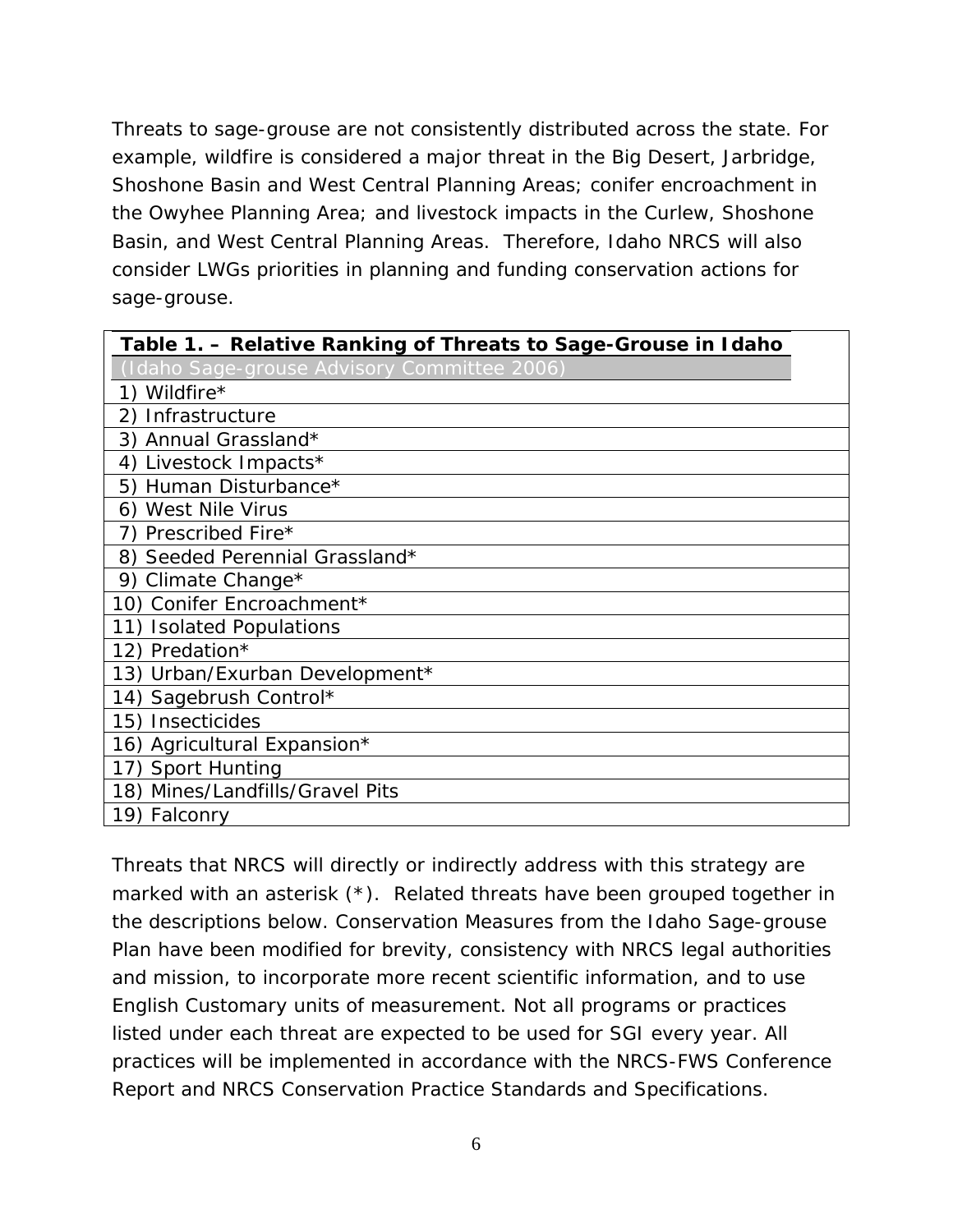**Wildfire, Annual Grassland, and Climate Change.** Wildfire can destroy hundreds of thousands of acres of sagebrush habitat in a single season. Cheatgrass and other invasive annual grasses alter fire regimes by increasing fine fuel loads, resulting in more frequent fires and reduced habitat quantity and quality. Following fire, invasive annual grasses can proliferate and out-compete native grasses and forbs, reducing the availability of desirable plant species needed by sage-grouse for cover or food as well as productivity for livestock forage. Climate change may also increase the frequency and intensity of wildfires.

Idaho Sage-grouse Plan Conservation Measures:

1) Reduce the risk and rate of fire spread to stronghold, key, and restoration habitats.

2) Restore annual grasslands to a species composition characterized by perennial grasses, forbs and shrubs.

3) Rehabilitate burned areas using native plant materials or introduced materials from the same functional groups, as appropriate for the ecological site.

4) Control noxious and invasive weeds.

Programs: EQIP, WHIP, GRP

Practices: Firebreak (394), Restoration and Management of Rare or Declining Habitats (643), Herbaceous Weed Control (315), Range Planting (550), Critical Area Planting (342), Upland Wildlife Habitat Management (645)

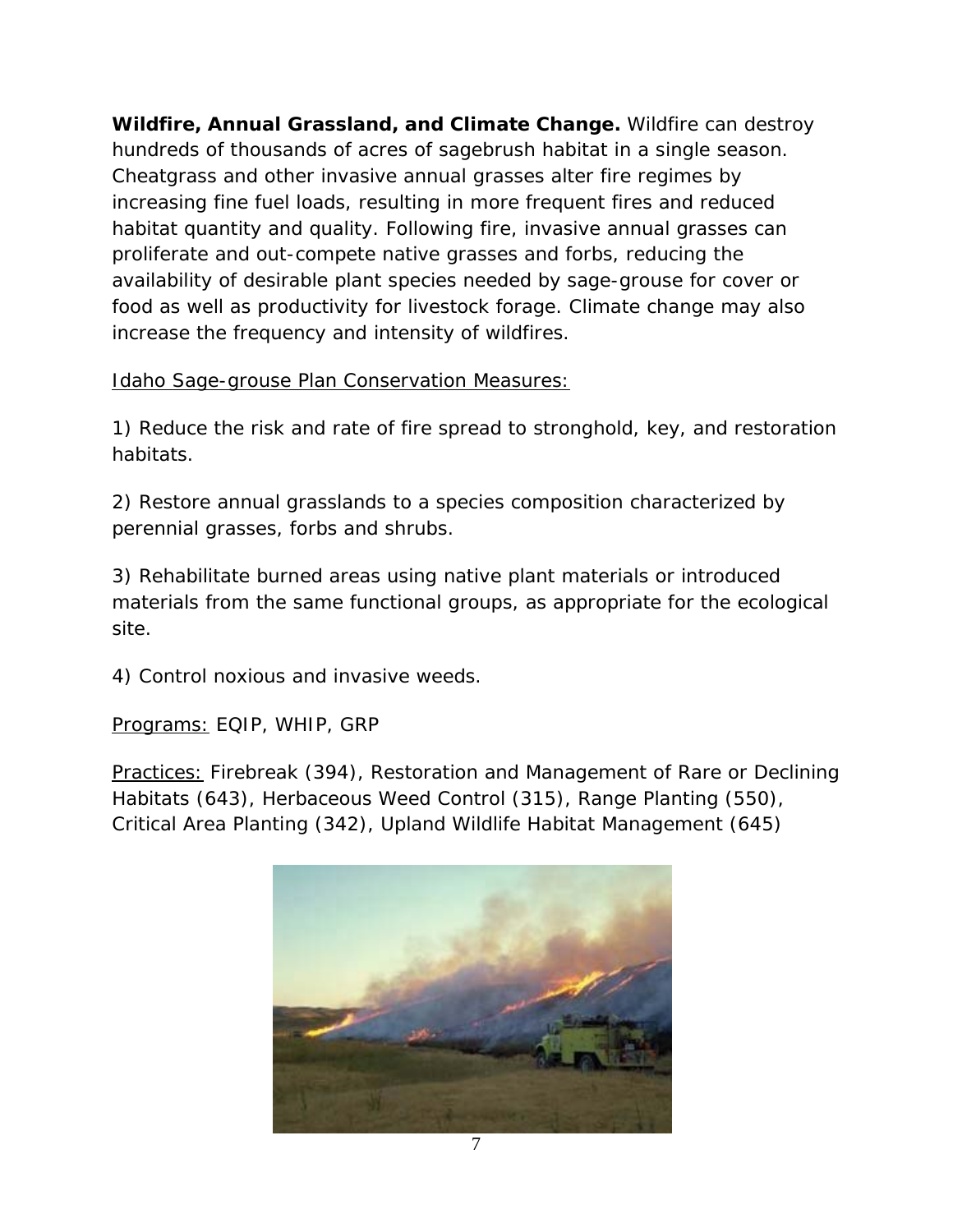**Livestock Impacts, Human Disturbance, and Predation.** Conservation and improvement of sage-grouse habitat is consistent with long-term grazing management programs that support ecological conditions or trends toward healthy rangelands. Poor livestock grazing practices can negatively impact sage-grouse habitat by changing the proportion of the shrub, grass, and forb functional groups; increasing opportunities for invasion and dominance of introduced annuals; and in some cases eroding the topsoil. Concentration of livestock on leks and other human activity associated with livestock management can disrupt breeding and nesting activity near the lek. Unmanaged livestock grazing can reduce the height of grasses that provide nesting cover and visual obstruction of nests from predators as well as forb diversity and cover needed in brood-rearing habitat. Fences needed to facilitate grazing management can also be a collision hazard for sagegrouse and provide perches for predators. Watering facilities pose a potential threat if not equipped with wildlife escape ramps to prevent sagegrouse from drowning. Spring developments can disrupt or diminish the free flow of water, adversely affecting wet meadows or other moist areas used by foraging grouse during brood-rearing.

## Idaho Sage-grouse Plan Conservation Measures:

1) Implement effective grazing management practices and/or vegetative manipulation to achieve sage-grouse habitat objectives and maintain or improve vegetation conditions or trends.

2) Design and implement grazing management systems that maintain or enhance herbaceous understory cover, height, and species diversity that occurs during the spring nesting season, consistent with ecological site characteristics and potential.

3) Minimize grazing effects on the cover and height of primary forage species in occupied habitat during the nesting season. Maintain residual herbaceous vegetation at the end of the grazing season to contribute to nesting and brood-rearing habitat during the coming nesting season.

4) Avoid grazing within the lesser of 0.6 mile or direct line of sight of occupied leks during the lekking periods.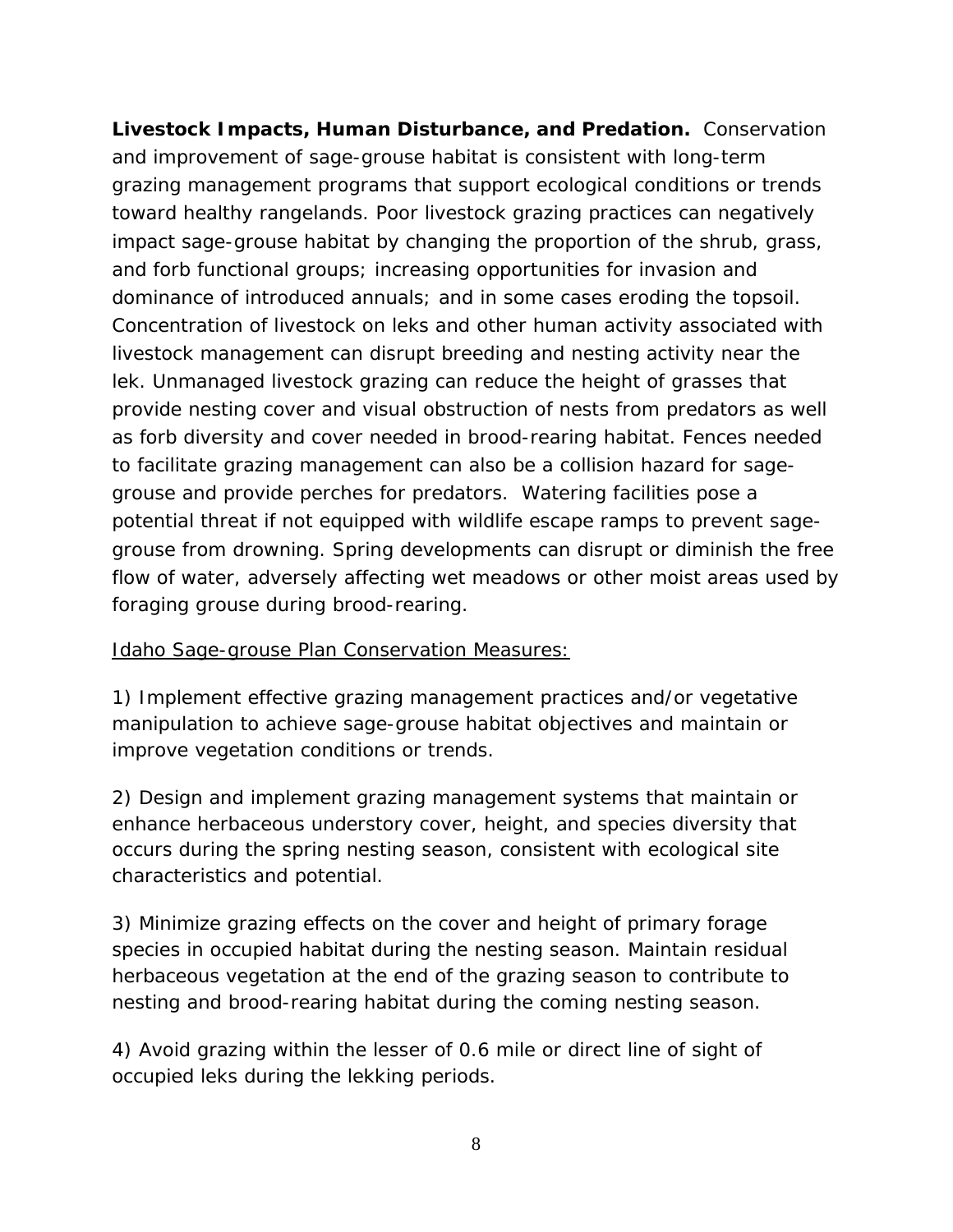5) Manage grazing of riparian areas, meadows, springs, and seeps in a manner that promotes vegetation structure and composition appropriate to the site.

6) In agricultural fields where sage-grouse use has been documented or is likely, avoid or limit use of alfalfa by livestock after the last cutting, to provide residual alfalfa for use by sage-grouse broods.

7) In sage-grouse nesting and brood-rearing habitats, adjust livestock use during drought to minimize the additional stress placed on herbaceous species.

8) Place salt and mineral supplements to reduce impacts to sage-grouse breeding habitat and to improve management of livestock for the benefit of sage-grouse habitat.

9) Avoid constructing new fences within 0.6 mile of occupied leks, near winter-use areas, movement corridors, and other important seasonal habitats.

10) Install fence markers or remove fences where sage-grouse mortality due to collision with fences is documented or likely to occur due to new fence placement.

11) Design new spring developments in sage-grouse habitat to maintain or enhance springs and wet meadows. Retrofit existing water developments during normal maintenance activities.

12) Ensure that new and existing livestock troughs and open water storage tanks are fitted with ramps to facilitate the use of and escape from troughs by sage-grouse and other wildlife.

13) Avoid placing new water developments into higher quality native breeding/early brood habitats that have not had significant prior grazing use.

Programs: EQIP, WHIP, CSP, GRP, WRP

Practices: Prescribed Grazing (528), Access Control (472), Range Planting (550), Grade Stabilization Structure (410), Riparian Herbaceous Cover (390), Fence (382), Obstruction Removal (500), Watering Facility (614),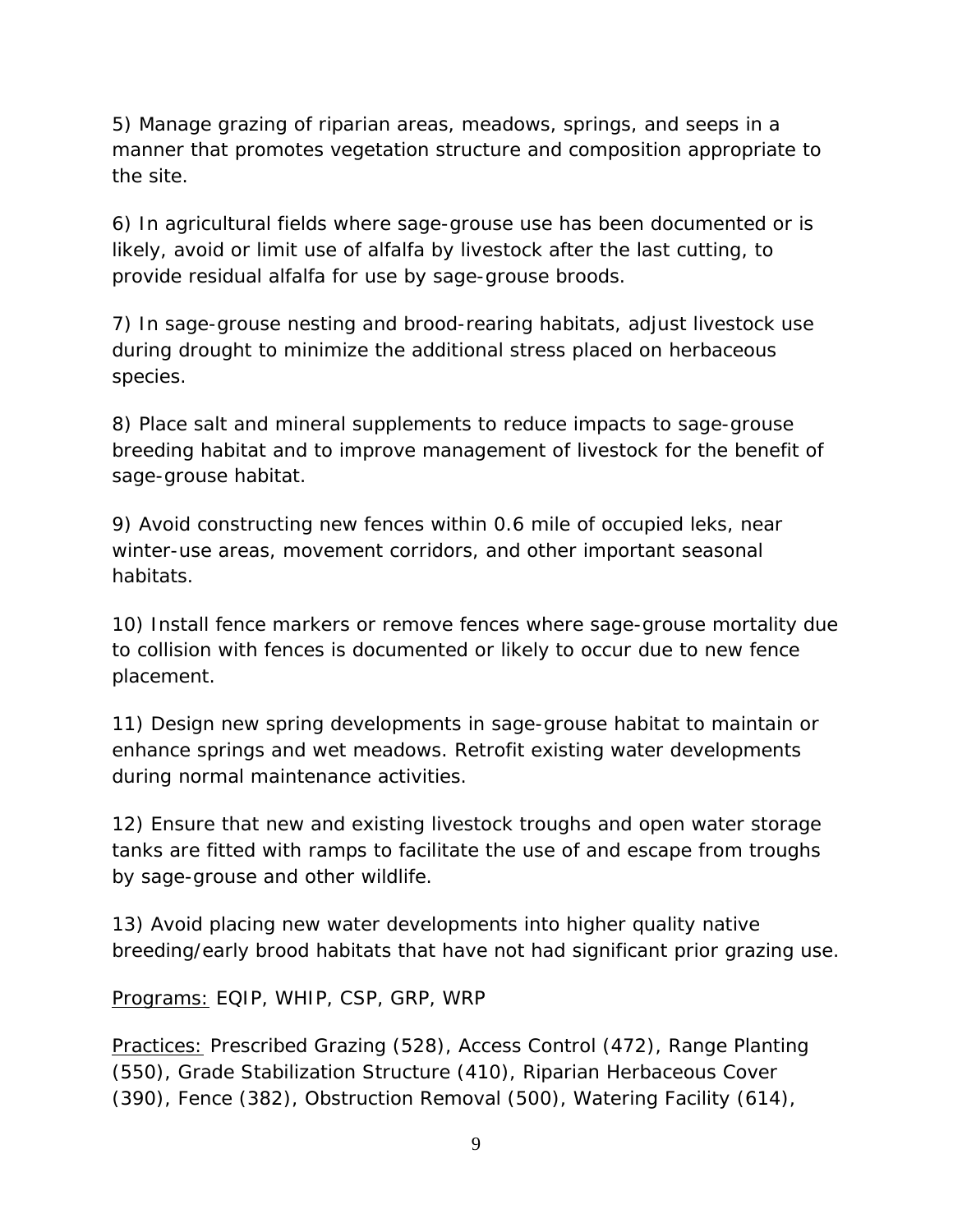Spring Development (574), Pipeline (516), Upland Wildlife Habitat Management (645), Wetland Wildlife Habitat Management (644)



**Prescribed Fire and Sagebrush Control.** Prescribed fire and sagebrush control activities can pose a risk to sage-grouse if projects are planned without appropriate consideration for habitat conditions across multiple scales on the landscape and cumulative effects over time. Such treatments can result in the elimination or reduction of sagebrush cover in situations where breeding or winter habitat may be already limited or fragmented on the landscape, and increase the risk of expansion by invasive plant species.

Idaho Sage-grouse Plan Conservation Measures:

1) Design sagebrush control with interdisciplinary input, and in cooperation with IDFG.

2) Ensure that sagebrush treatment acreage is conservative in the context of surrounding seasonal habitats and landscape.

3) Configure treatments in a manner that promotes use by sage-grouse (generally no more than 100 feet from center of treatment to intact sagebrush cover).

4) Leave adequate untreated sagebrush areas for loafing/hiding cover near leks for sage-grouse.

5) Evaluate and monitor treatments to determine whether the project was successful and is meeting or trending toward desired objectives.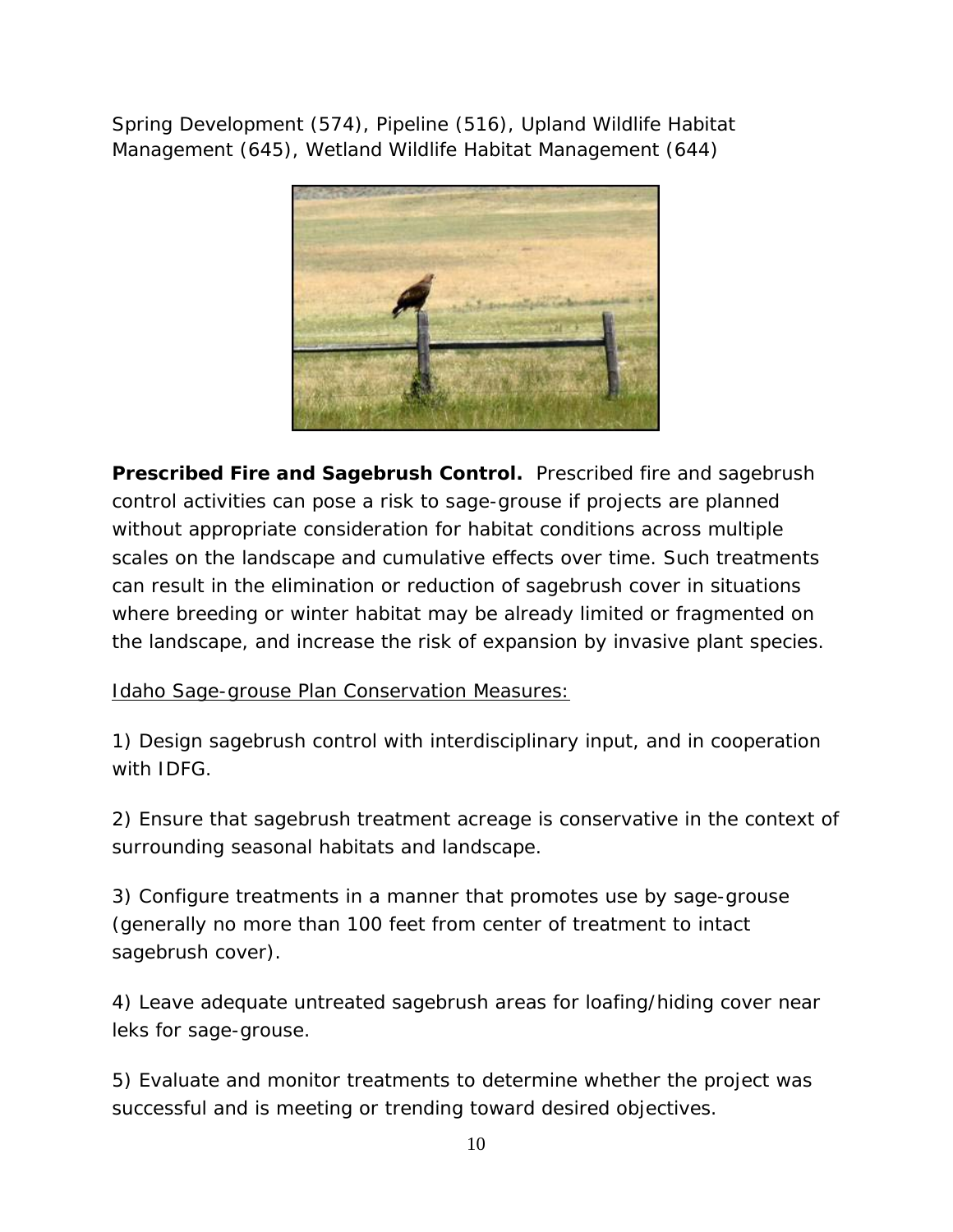6) Avoid sagebrush treatments in habitats prone to the expansion or invasion of cheatgrass or other invasives unless adequate measures are taken to control the invasives and ensure subsequent dominance by desirable perennial species.

Programs: EQIP, WHIP, GRP

Practices: Brush Management (314), Prescribed Burning (338), Access Control (472), Prescribed Grazing (528), Herbaceous Weed Control (315), Range Planting (550), Upland Wildlife Habitat Management (645)



**Seeded Perennial Grassland.** Since sage-grouse are dependent on sagebrush, extensive areas of seeded perennial grasslands can pose a threat to sage-grouse due to a lack of adequate sagebrush cover to meet seasonal habitat requirements and limited plant species diversity and structure. Without deliberate intervention, some large grass seedings are unlikely to support habitat characteristics suitable for sage-grouse within a reasonable management timeframe.

Idaho Sage-grouse Plan Conservation Measures:

1) Re-establish sagebrush and restore plant species diversity in high priority areas.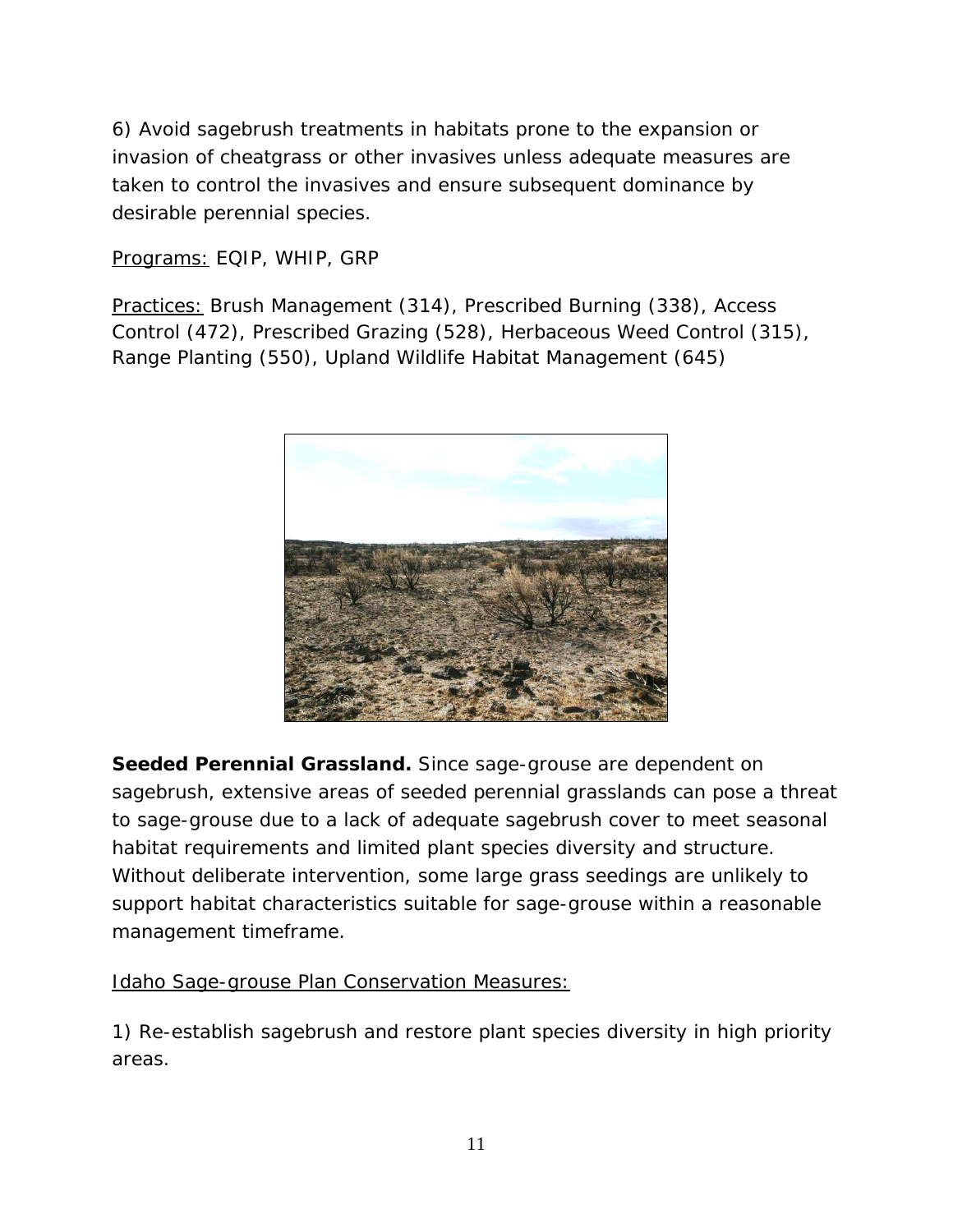2) Reduce competition of crested wheatgrass to facilitate the establishment and persistence of the desired species.

3) Ensure that livestock grazing and rest intervals are matched with the phenology and life history characteristics of the desired/ seeded/ transplanted species.

4) Implement monitoring to clearly document how, what, when and where treatments were implemented.

Programs: EQIP, WHIP, GRP

Practices: Restoration and Management of Rare or Declining Habitats (643), Range Planting (550), Herbaceous Weed Control (315), Access Control (472), Prescribed Grazing (528), Upland Wildlife Habitat Management (645)



**Conifer Encroachment.** Juniper and pinyon woodlands have increased tenfold in extent since the late 1880s in the Intermountain region. Climate models suggest that expansion of juniper will continue throughout the 21st century. Approximately 355,004 acres of conifer encroachment occurs in Idaho's Sage-Grouse Planning Areas (SGPAs). About 31% of these acres are on private or state lands, with the remainder on federal lands. The primary encroaching species are western juniper (Owyhee SGPA) and Utah juniper (Curlew, South Magic Valley SGPA). Douglas-fir encroaches into higher elevation wet meadows, reducing brood habitat suitability. Conifer encroachment typically occurs along or near the sagebrush-woodland interface due to the lack of wildfire or other disturbance. Over time, as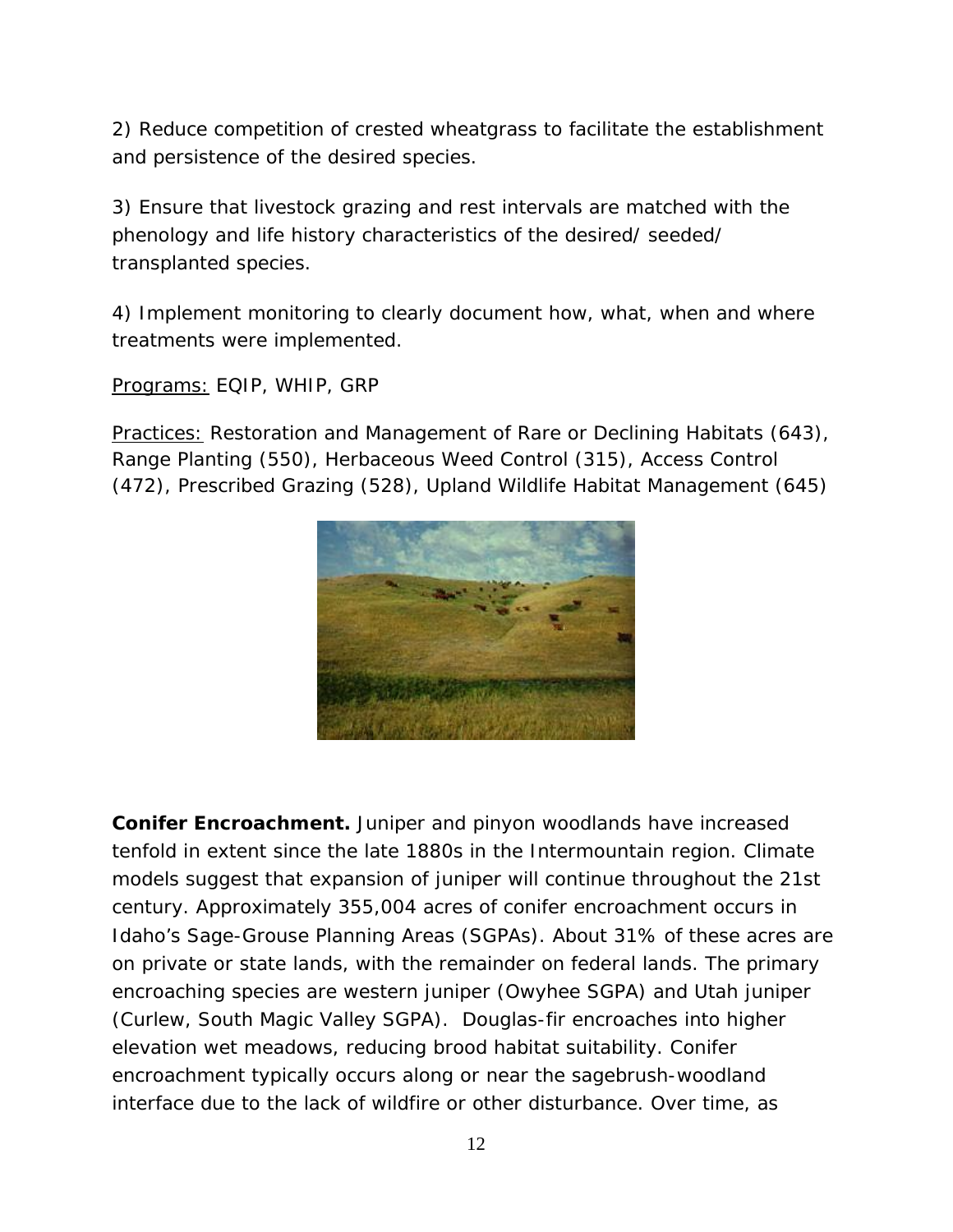conifer cover increases, sagebrush cover and other understory species decline, reducing the quality and quantity of sage-grouse habitat. Conifers also provide perches for avian predators of sage-grouse.

Idaho Sage-grouse Plan Conservation Measures:

1) Remove Douglas-fir or other conifers where they are encroaching on wet meadows, riparian areas or sagebrush stands that provide potential sagegrouse habitat.

2) Where juniper or other conifer species have encroached upon sagebrush communities at larger scales, employ prescribed fire, chemical, mechanical (e.g., chaining, chipper, chainsaw, commercial sale) or other suitable methods to reduce or eliminate juniper.

3) Remove juniper, Douglas-fir, pinyon pine, or other trees within at least 330 feet or 8-acre area of occupied sage-grouse leks to reduce perching opportunity for avian predators within view of leks.

4) Ensure cutting and slash disposal is completed between approximately July 15 and January 30 to minimize disturbance to grouse that may be in the vicinity (e.g., males at leks, nesting females, young broods).

Programs: EQIP, WHIP, GRP

Practices: Brush Management (314), Prescribed Burning (338), Upland Wildlife Habitat Management (645)

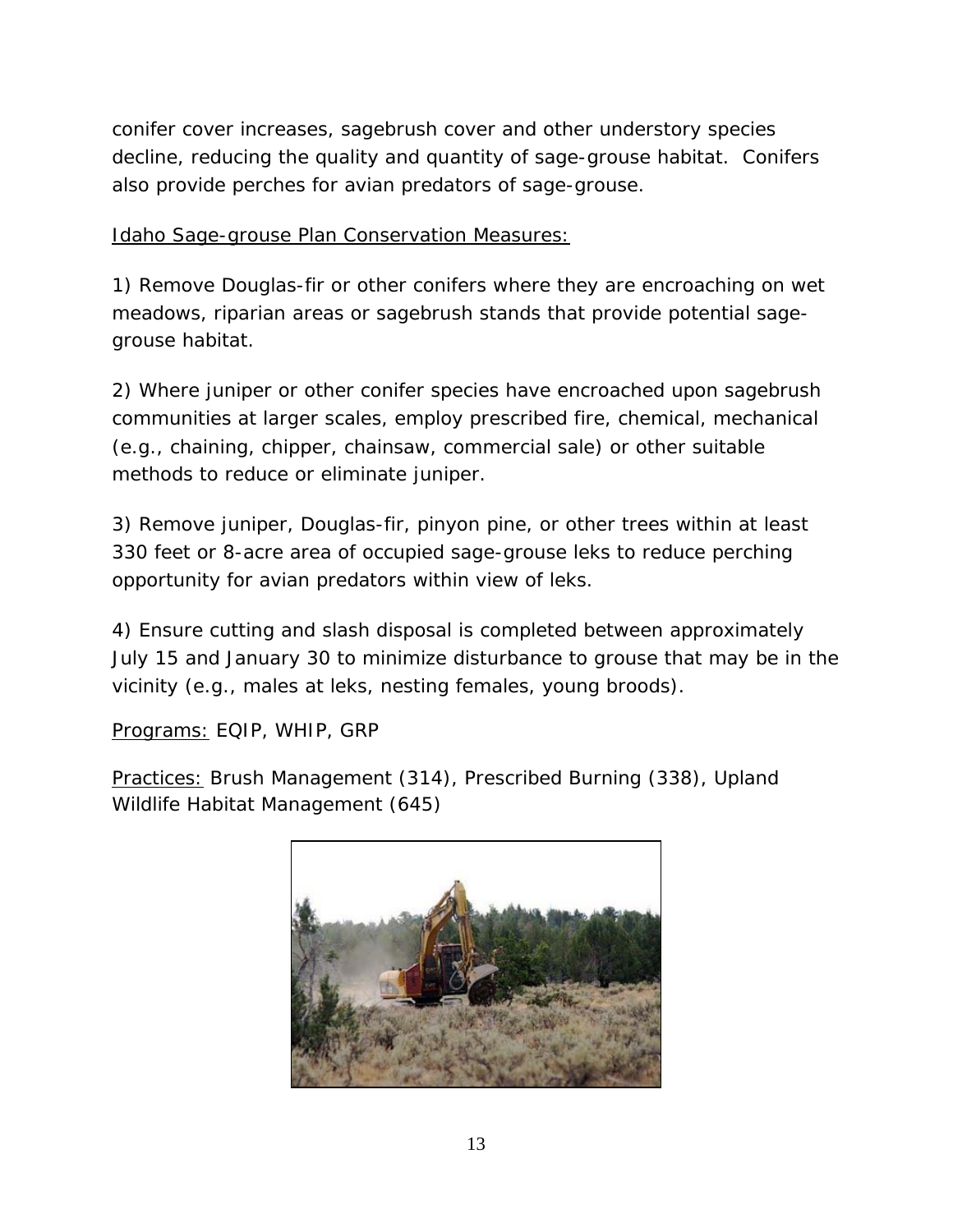# **Urban/Exurban Development and Agricultural Expansion.**

Urban/exurban expansion and population growth remove habitat and present inhospitable environments for sage-grouse. However, the connecting roads, power lines and communication corridors, and use of surrounding regions for recreation exert a greater influence on sagebrush habitats. Wellmanaged, viable ranches can provide habitat and open space needed by sage-grouse and other wildlife.

Large-scale losses of big sagebrush in Idaho since historical times are mainly attributed to conversion to cropland and pasture. Prime areas for growing crops (areas with deeper, fertile soils such as the Snake River Plain) were claimed first during settlement. Pesticides used on cropland can affect sagegrouse foraging in farm fields. Harvest operations can result in mortality to foraging sage-grouse. Certain predators, such as coyote, red fox, ravens, and domestic cats are present in greater numbers in agricultural areas.

Recent upswings in commodity crop prices and a reduction in the enrollment cap for the Conservation Reserve Program (CRP) may cause Idaho to lose a significant acreage of CRP lands currently used by sage-grouse. Some CRP lands have been re-colonized by sagebrush, and returning to cultivation is undesirable for sage-grouse and associated obligate sage/steppe wildlife species. Expiring CRP acres are targeted for enrollment in GRP and FRPP. Financial assistance programs can be utilized to restore these sites to sagebrush-grassland or enhance vegetative diversity.

## Idaho Sage-grouse Plan Conservation Measures:

1) Utilize USDA easement and rental programs to protect, enhance, and restore habitat for sage-grouse where feasible.

2) Acquire, restore, or improve habitat within or adjacent to occupied habitats.

3) Protect wildland areas from wildfire originating on private lands, infrastructure corridors and recreation areas.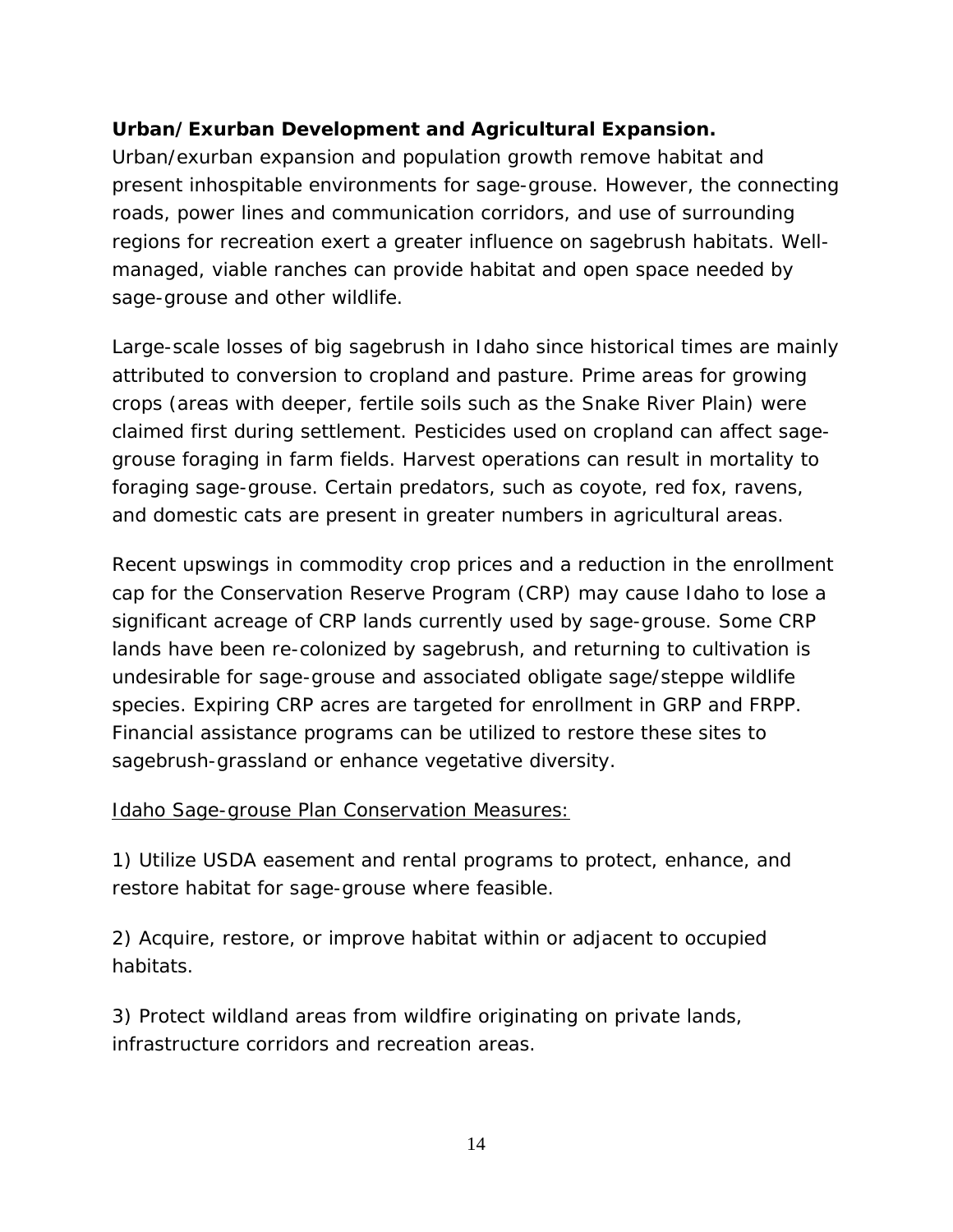4) Manage nearby native habitats, especially moist meadows and riparian areas, for brood-rearing habitat.

Programs: GRP, FRPP, CRP, CCRP, SAFE, WRP, EQIP, WHIP, CSP

Practices: Restoration and Management of Rare or Declining Habitats (643), Range Planting (550), Herbaceous Weed Control (315), Access Control (472), Prescribed Grazing (528), Firebreak (394), Forage Harvest Management (511), Upland Wildlife Habitat Management (645), Wetland Wildlife Habitat Management (644)



## **[Acknowledgements](http://www.mt.nrcs.usda.gov/technical/ecs/biology/sagegrouse/sagegrouse_strategy_attachments/acknowledgements.html)**

**NRCS thanks the following sage-grouse conservation partners for providing review and helpful comments on this strategy:**

**Sal Palazzolo, Idaho Department of Fish and Game**

**Paul Makela, Bureau of Land Management**

**Brian Kelly, US Fish & Wildlife Service**

#### **[Literature Cited](http://www.mt.nrcs.usda.gov/technical/ecs/biology/sagegrouse/sagegrouse_strategy_attachments/literature_cited.html)**

**Autenrieth, R.E. 1981. Sage grouse management in Idaho. Idaho Department of Fish and Game, Wildlife Bulletin 9, Boise, Idaho, USA.**

**Blenden, M.D., J.J. Armbruster, T.S. Baskett, and A.H. Farmer. 1986. Evaluation of model assumptions: the relationship between plant biomass and arthropod abundance. Pages 11- 18 in J. Verner, M.L. Morrison, D.J. Ralph, editors. Wildlife 2000: Modeling habitat relationships of terrestrial vertebrates. University of Wisconsin Press, Madison, USA.**